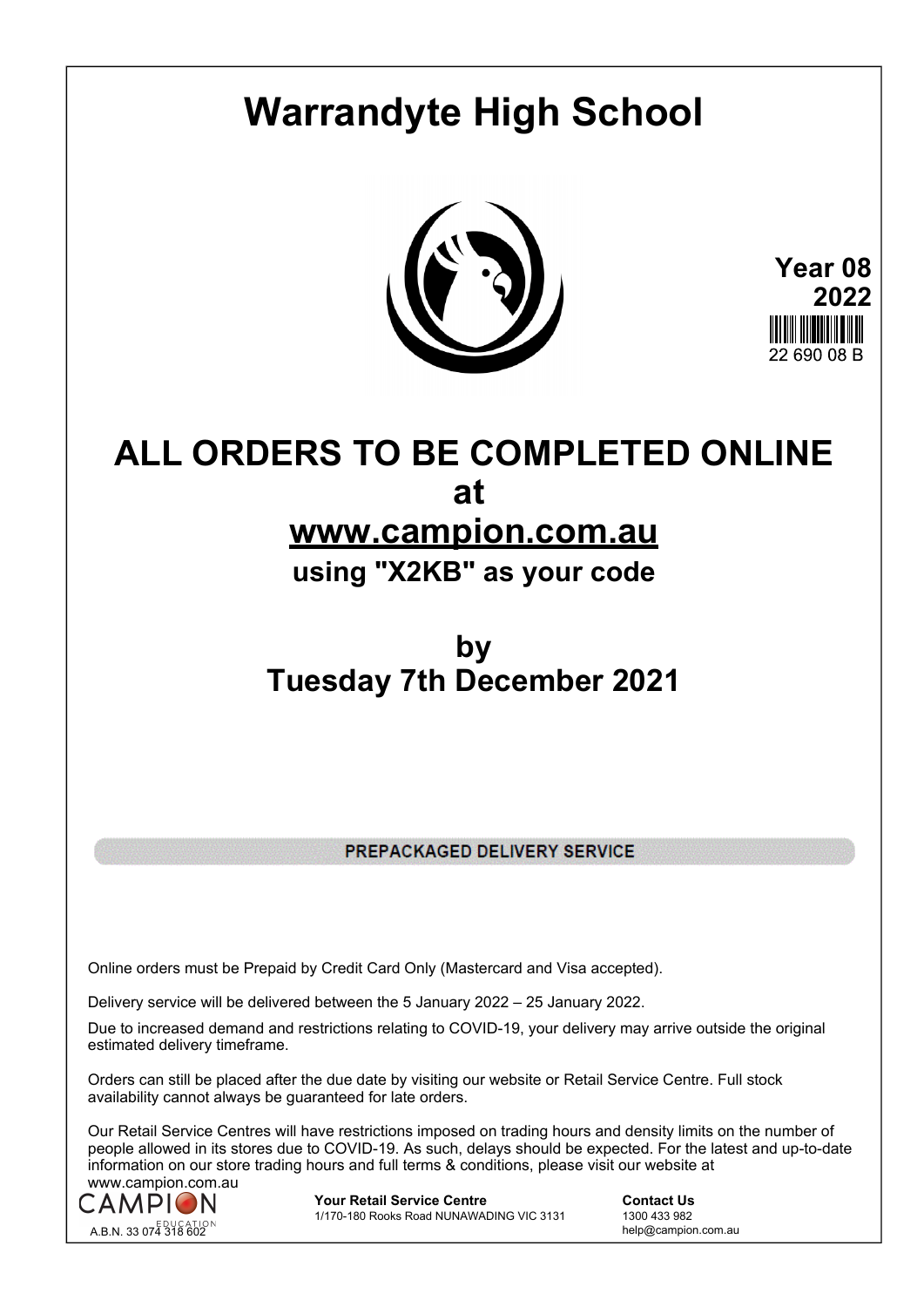

#### **ART**

No Text Required

| 1 x Eraser Plastic Pencil Large Vinyl - Faber \$0.80 2                                                              | P55517<br>P56201 | 1 x Visual Art Diary A4 110gsm<br>1 x Glue Stick 36qm<br>1 x Ruler 400mm Plastic Clear |
|---------------------------------------------------------------------------------------------------------------------|------------------|----------------------------------------------------------------------------------------|
| 1 x Pencils-Coloured Derwent Artist Tin 12 \$37.95 4<br>(Retain from previous year. Only new students to purchase.) | P56262           | <b>MATHEMATICS</b>                                                                     |
| 1 x Visual Art Diary A3 110 gsm 60 Sheet/120 Page  \$9.25 $\Box$                                                    | P56677           |                                                                                        |

#### **DIGITAL TECHNOLOGY**

No Text Required

| 1 x USB Pocket Flash Drive 32GB - NO RETURNS  \$13.95 6 | P52086 | (As this is a workbook it must be purchased NEW) (The Mathsmate booklet is needed as part |
|---------------------------------------------------------|--------|-------------------------------------------------------------------------------------------|
|                                                         | P55151 | of the student's homework requirements each week.)                                        |
| 1 x Display Book A4 20 Pocket Black Refillable \$2.00 8 | P55442 | 1 x Calculator Abacus Scientific SXIIMATRIXN<br>$$2495$ 35 $\Box$<br>P51933               |

#### **DRAMA**

No Text Required

#### **ENGLISH**

**Student textbook also included in Warrandyte High School STUDENT.**

| 1 x Insight Issues Junior Years (Print&Digital) [Melanie \$24.95 |  | $9\Box$ | P10031 | 1 x Music Manuscript Book No 1 - 6 Stave 16 Page    |
|------------------------------------------------------------------|--|---------|--------|-----------------------------------------------------|
| 1 x Things a Map Won't Show You-Stories from Aust & \$24.99 10   |  |         | P03025 | <b>SCIENCE</b>                                      |
| 1 x Notebook 225x175mm Hard Cover Blue 200 pages \$6.75 11       |  |         | P51387 | Student textbook included in Warrandyte High School |
|                                                                  |  |         | P55135 |                                                     |
|                                                                  |  |         | P55151 | <b>TEXTILES</b>                                     |
|                                                                  |  |         | P55709 |                                                     |
|                                                                  |  |         | P56328 | No Text Required                                    |
| 1x Loose Leaf Refills Reinforced A4 7mm Pkt 50  \$2.10 16        |  |         | P56387 |                                                     |
|                                                                  |  |         |        |                                                     |

## **FOOD TECHNOLOGY**

No Text Required

## **HEALTH & PHYSICAL EDUCATION**

| 1 x Nelson VIC Fit for Life] HPE 7&8 SB&WB Pk (Print \$82.95 17 | P03480             | 1 x Leads Pencil #C505 0.5mn    |
|-----------------------------------------------------------------|--------------------|---------------------------------|
|                                                                 |                    | 1 x Pencil Mechanical Uni Kuri  |
| (Retain from previous year)                                     |                    | 1 x Pencil (6H)                 |
|                                                                 | P <sub>55151</sub> | 1 x Pencil Artist Chinese White |

#### **HUMANITIES**

|                                                                                                                 | P55135 | 1 x Glue Stick 36 gm                                                                        |
|-----------------------------------------------------------------------------------------------------------------|--------|---------------------------------------------------------------------------------------------|
|                                                                                                                 | P55709 | 1 x Pen Ball Tip Hi/Tech BX-V!                                                              |
|                                                                                                                 | P56328 | 1 x Ruler 400mm Plastic Clear                                                               |
| 1 x Loose Leaf Refills Reinforced A4 7mm Pkt 50  \$2.10 22                                                      | P56387 | <b>GENERAL STATION</b>                                                                      |
| <b>ITALIAN</b><br>1 x Collins Pocket Dictionary Italian 8E [Collins]  \$19.99 23<br>(Retain from previous year) | P00545 | 1 x Document Wallet FC Slimp<br>1 x Headset Multimedia With N<br>(Retain from previous year |

| TICK THE BOX FOR THE ITEMS REQUIRED -                                       |         |              |                    |  |  |  |  |  |
|-----------------------------------------------------------------------------|---------|--------------|--------------------|--|--|--|--|--|
| <b>Description</b>                                                          | Price   |              | ∟ocation           |  |  |  |  |  |
| 1 x Parliamo Italiano Insieme 1 Student Book<br>(Retain from previous year) | \$59.95 | 24           | P18649             |  |  |  |  |  |
|                                                                             |         | $25 \Box$    | P55135             |  |  |  |  |  |
|                                                                             |         | $26 \square$ | P <sub>55151</sub> |  |  |  |  |  |
| 1 x Display Book A4 20 Pocket Black Refillable \$2.00                       |         | 27           | P55442             |  |  |  |  |  |
|                                                                             |         | 28 I I       | P56328             |  |  |  |  |  |

## **MATERIALS TECHNOLOGY WOOD**

No Text Required

| 1 x Eraser Plastic Pencil Large Vinyl - Faber  \$0.80 29   |  | P <sub>55517</sub> |
|------------------------------------------------------------|--|--------------------|
|                                                            |  | P56172             |
| 1 x Visual Art Diary A4 110gsm 60 Sheet/120 Page \$5.65 31 |  | P58197             |
|                                                            |  | P55652             |
|                                                            |  | P56418             |
|                                                            |  |                    |

#### **MATHEMATICS**

**Student textbook included in Warrandyte High School STUDENT BUNDLE.**

| 1 x Mathsmate Homework Program 8 - Student Pad 6E \$14.95 : | 34 1 | 1383 |
|-------------------------------------------------------------|------|------|
| [Wright]                                                    |      |      |

| 1 x Calculator Abacus Scientific SXIIMATRIXN  \$24.95 35<br>(Retain from previous year, if already purchased.) | P51933 |
|----------------------------------------------------------------------------------------------------------------|--------|
|                                                                                                                | P55153 |

## **MUSIC**

No Text Required

|                                                  |                   | P55151 |
|--------------------------------------------------|-------------------|--------|
| 1 x Music Manuscript Book No 1 - 6 Stave 16 Page | $$9.25$ 38 $\Box$ | P55914 |
| Allans.                                          |                   |        |

#### **SCIENCE**

**Student textbook included in Warrandyte High School STUDENT BUNDLE.**

|                 |  | P <sub>55153</sub> |
|-----------------|--|--------------------|
| <b>TEXTILES</b> |  |                    |

|                                                             |  | P56172 |
|-------------------------------------------------------------|--|--------|
| 1 x Visual Art Diary A4 110gsm 60 Sheet/120 Page $$5.65$ 41 |  | P58197 |

## **VISUAL COMMUNICATION DESIGN**

No Text Required

| 1x Nelson VIC Fit for Life] HPE 7&8 SB&WB Pk (Print \$82.95 17                               |  | P03480                                    | 1 x Leads Pencil #C505 0.5mm 2H Tube 12 \$1.65 42                                         |                | P50205 |
|----------------------------------------------------------------------------------------------|--|-------------------------------------------|-------------------------------------------------------------------------------------------|----------------|--------|
| (Retain from previous year)                                                                  |  |                                           | 1 x Pencil Mechanical Uni Kuru Toga 0.5mm Blue  \$4.70 43                                 |                | P51169 |
|                                                                                              |  | P55151                                    |                                                                                           |                | P51481 |
|                                                                                              |  |                                           | 1 x Pencil Artist Chinese White Single Derwent \$3.95 45                                  |                | P51888 |
| <b>HUMANITIES</b>                                                                            |  |                                           | 1 x USB Pocket Flash Drive 32GB - NO RETURNS \$13.95 46                                   |                | P52086 |
|                                                                                              |  |                                           | 1 x Display Book A4 20 Pocket Black Refillable \$2.00 47                                  |                | P55442 |
| Student textbook included in Warrandyte High School STUDENT BUNDLE.                          |  |                                           | 1 x Eraser Plastic Pencil Large Vinyl - Faber  \$0.80 48                                  |                | P55517 |
|                                                                                              |  | P55135                                    |                                                                                           |                | P55652 |
|                                                                                              |  | P55709                                    | 1 x Pen Ball Tip Hi/Tech BX-V5 Black Extra Fine  \$5.35 50                                |                | P56135 |
|                                                                                              |  | P56328                                    |                                                                                           |                | P56418 |
| 1 x Loose Leaf Refills Reinforced A4 7mm Pkt 50  \$2.10 22                                   |  | P56387                                    | <b>GENERAL STATIONERY</b>                                                                 |                |        |
| <b>ITALIAN</b>                                                                               |  |                                           |                                                                                           |                | P55493 |
| 1 x Collins Pocket Dictionary Italian 8E [Collins] \$19.99 23<br>(Retain from previous year) |  | P00545                                    | 1 x Headset Multimedia With Microphone & Volume \$17.95 53<br>(Retain from previous year) |                | P55686 |
|                                                                                              |  |                                           |                                                                                           |                | P56095 |
| 22 L0690 08 B - Warrandyte High School Year 08                                               |  | Printed: Thursday 14 October 2021 6:54 AM | (@ denotes price G.S.T. exempt)                                                           | V1 Page 2 of 3 |        |